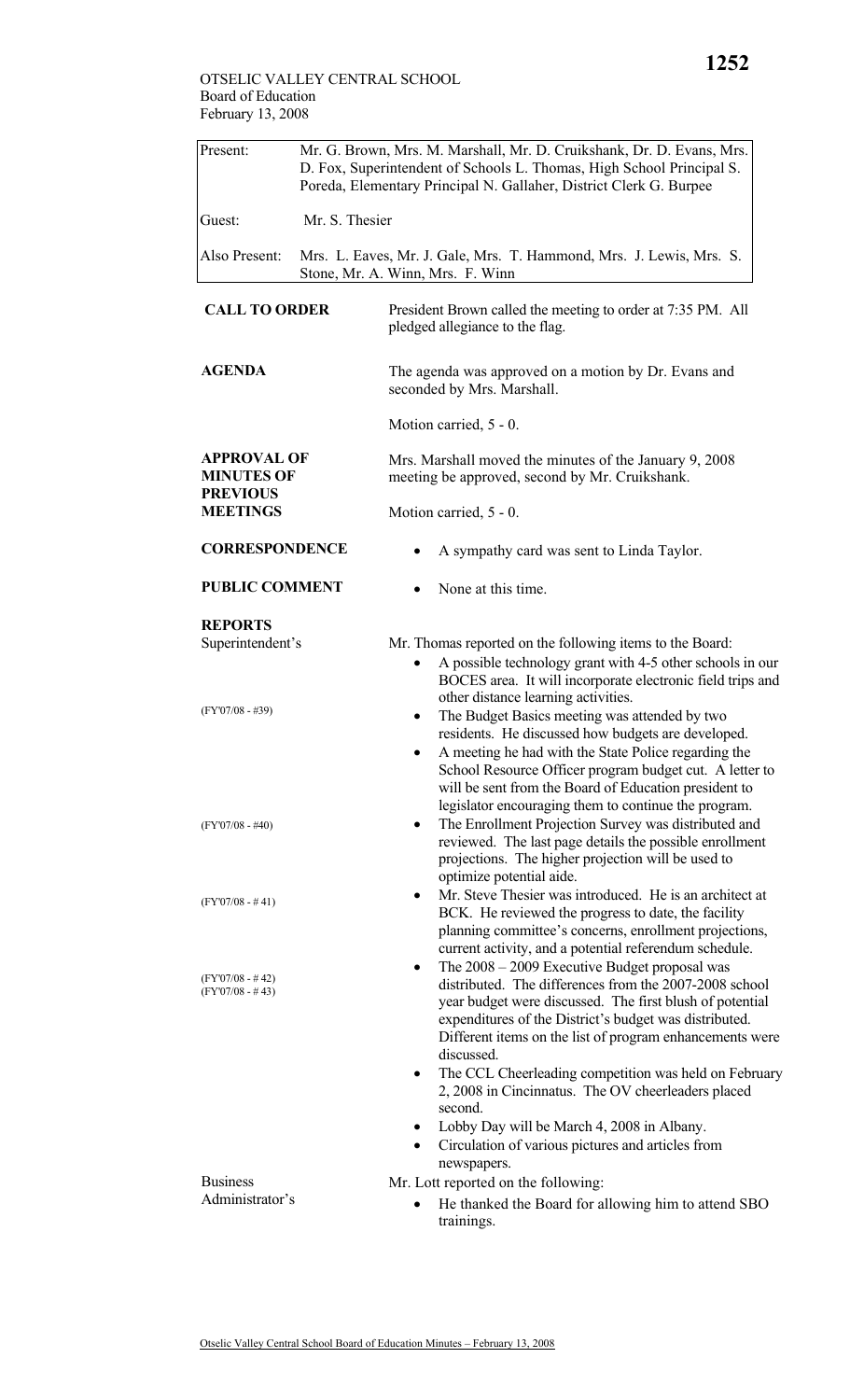|                                                                                                            | 1253                                                                                                                                                                                                                                                                                                                                                                                                                                                                                                                                                                                                                                                                                                                                                                              |  |  |  |
|------------------------------------------------------------------------------------------------------------|-----------------------------------------------------------------------------------------------------------------------------------------------------------------------------------------------------------------------------------------------------------------------------------------------------------------------------------------------------------------------------------------------------------------------------------------------------------------------------------------------------------------------------------------------------------------------------------------------------------------------------------------------------------------------------------------------------------------------------------------------------------------------------------|--|--|--|
| Elementary Principal's                                                                                     | Ms. Gallaher reported on the following:<br>Mrs. Eaves was introduced and she did a<br>presentation on bullying that the elementary<br>students participated in.                                                                                                                                                                                                                                                                                                                                                                                                                                                                                                                                                                                                                   |  |  |  |
| High School Principal's                                                                                    | Mr. Poreda reported on the following:<br>The January Regents exam results.<br>The new employees were unable to attend the meeting.<br>٠<br>He has met with a representative from Premier Agendas<br>$\bullet$<br>to be utilized in the classroom next year.<br>Mike Minter, former safety for the Carolina Panthers,<br>$\bullet$<br>will be doing a motivational presentation at the high<br>school on February 15, 2008.<br>There is a boy's home sectional game on February 15 <sup>th</sup> .<br>٠<br>Several students will be attending a Scared Straight<br>program at Auburn Correctional Facility after the<br>February break.                                                                                                                                            |  |  |  |
| Board Member's                                                                                             | Mr. Brown reported on the Legislative Breakfast.<br>٠<br>Senators Libous and Seward were in attendance.<br>Unfunded mandates were a major topic of conversation.<br>It is highly anticipated that the excel aid will re re-<br>appropriated. Mr. Brown strongly encouraged that Mr.<br>Seward be invited to attend an Ag class during the<br>making of maple syrup.<br>The thank you letter to the Booster Club was discussed.<br>$\bullet$<br>Mr. Cruikshank mentioned that the newsletter articles<br>$\bullet$<br>are interesting regarding new programs.<br>Mrs. Marshall reported that the Wall of Fame committee<br>$\bullet$<br>has been trying to get everyone together.<br>Mrs. Fox suggested that the gymnasium in the<br>٠<br>elementary school needs to be repainted. |  |  |  |
| <b>Financial Reports</b><br>$(FY'07/08 - #44)$                                                             | Motion by Dr. Evans to accept the financial reports as presented.<br>Second by Mrs. Marshall.                                                                                                                                                                                                                                                                                                                                                                                                                                                                                                                                                                                                                                                                                     |  |  |  |
|                                                                                                            | Motion carried, 5 - 0.                                                                                                                                                                                                                                                                                                                                                                                                                                                                                                                                                                                                                                                                                                                                                            |  |  |  |
| <b>OLD BUSINESS</b><br>Policy Manual - Third<br>Reading and Adoption -<br>Section 1000 and<br>Section 2000 | This meeting constitutes the third reading and adoption of<br>Section 1000 and Section 2000 of the Otselic Valley Central<br>School Policy Manual.                                                                                                                                                                                                                                                                                                                                                                                                                                                                                                                                                                                                                                |  |  |  |
|                                                                                                            | Motion by Mrs. Fox, upon the recommendation of the<br>Superintendent of Schools, to adopt section 1000 and section<br>2000 of the Otselic Valley Central School Policy Manual, as<br>recommended on November 2, 2007. Second by Mr.<br>Cruikshank.                                                                                                                                                                                                                                                                                                                                                                                                                                                                                                                                |  |  |  |
|                                                                                                            | Motion carried, 5 - 0.                                                                                                                                                                                                                                                                                                                                                                                                                                                                                                                                                                                                                                                                                                                                                            |  |  |  |
| Policy Manual - Second<br>Reading Section 3000<br>and Section 4000                                         | This meeting constitutes the second reading of sections 3000<br>and 4000 of the Otselic Valley Central School policy Manual.                                                                                                                                                                                                                                                                                                                                                                                                                                                                                                                                                                                                                                                      |  |  |  |
| <b>NEW BUSINESS</b>                                                                                        |                                                                                                                                                                                                                                                                                                                                                                                                                                                                                                                                                                                                                                                                                                                                                                                   |  |  |  |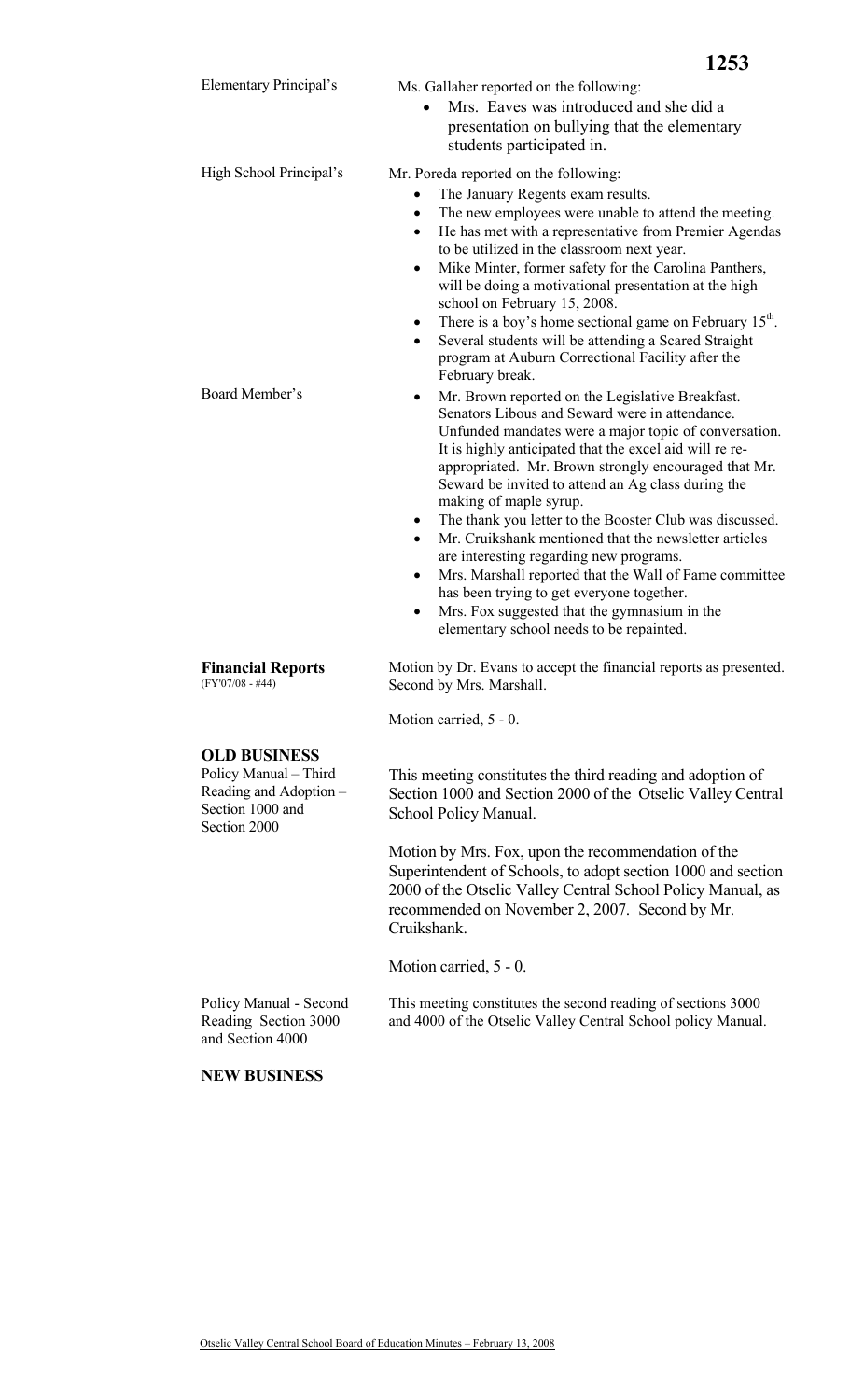| Personnel<br>Recommendations                   | recommendations:                                                                                                                                                                          | Motion by Mrs. Marshall, upon the recommendation of the<br>Superintendent of Schools, to approve the following personnel                                                                                                                                                                                                                                                                                                                                                                                                                                                                                                                                                                                                                                    |                                                                   |  |
|------------------------------------------------|-------------------------------------------------------------------------------------------------------------------------------------------------------------------------------------------|-------------------------------------------------------------------------------------------------------------------------------------------------------------------------------------------------------------------------------------------------------------------------------------------------------------------------------------------------------------------------------------------------------------------------------------------------------------------------------------------------------------------------------------------------------------------------------------------------------------------------------------------------------------------------------------------------------------------------------------------------------------|-------------------------------------------------------------------|--|
|                                                | Lori Fisher                                                                                                                                                                               | Resignation as a<br>school counselor                                                                                                                                                                                                                                                                                                                                                                                                                                                                                                                                                                                                                                                                                                                        | Effective<br>February 15,<br>2008                                 |  |
|                                                | Jennifer George                                                                                                                                                                           | Conditional three<br>year probationary<br>appointment<br>pending<br>clearance from<br>the State<br>Education<br>Department as a<br>school counselor<br>at a pro-rated<br>salary of<br>\$35,457.00 (Step<br>$2M+39$ ) plus<br>\$3,546.00 as an<br>eleventh month<br>employee                                                                                                                                                                                                                                                                                                                                                                                                                                                                                 | Effective<br>February 11,<br>2008 through<br>February 10,<br>2011 |  |
|                                                | Julie Hammer                                                                                                                                                                              | Appointment as<br>an elementary co<br>- musical director<br>for the 2007-2008<br>school year.                                                                                                                                                                                                                                                                                                                                                                                                                                                                                                                                                                                                                                                               | At a stipend of<br>\$250.00.                                      |  |
|                                                | Gary Morley                                                                                                                                                                               | Appointment as a<br>substitute bus<br>driver                                                                                                                                                                                                                                                                                                                                                                                                                                                                                                                                                                                                                                                                                                                |                                                                   |  |
|                                                | June Cummings                                                                                                                                                                             | Conditional<br>appointment<br>pending<br>clearance from<br>the State<br>Education<br>Department as a<br>substitute teacher                                                                                                                                                                                                                                                                                                                                                                                                                                                                                                                                                                                                                                  |                                                                   |  |
|                                                | Second by Dr. Evans.                                                                                                                                                                      |                                                                                                                                                                                                                                                                                                                                                                                                                                                                                                                                                                                                                                                                                                                                                             |                                                                   |  |
|                                                | Motion carried, $5 - 0$ .                                                                                                                                                                 |                                                                                                                                                                                                                                                                                                                                                                                                                                                                                                                                                                                                                                                                                                                                                             |                                                                   |  |
| Authorization of ACH<br>Originator's Agreement |                                                                                                                                                                                           | Motion by Dr. Evans, upon the recommendation of the<br>Superintendent of Schools, to adopt the following resolution:                                                                                                                                                                                                                                                                                                                                                                                                                                                                                                                                                                                                                                        |                                                                   |  |
|                                                | RESOLVED, that the Financial institution is designated as a<br>depository for the funds of the Corporation and to provide other<br>financial accommodations indicated in this resolution. |                                                                                                                                                                                                                                                                                                                                                                                                                                                                                                                                                                                                                                                                                                                                                             |                                                                   |  |
|                                                |                                                                                                                                                                                           | This resolution shall continue to have effect until express written<br>notice of its rescission or modification has been received and<br>recorded by the Financial Institution. Nay and all prior resolutions<br>adopted by the Board of Directors of the Corporation and certified<br>to the Financial Institution as governing the operation of this<br>corporation's accounts, are in full force and effect, until the<br>Financial Institution receives and acknowledges an express written<br>notice of its revocation, modification or replacement. Any<br>revocation, modification or replacement of a resolution must be<br>accompanied by documentation, satisfactory to the Financial<br>Institution, establishing the authority for the changes. |                                                                   |  |
|                                                |                                                                                                                                                                                           | The signature of an Agent on this resolution is conclusive evidence<br>of their authority to act on behalf of the Corporation. Any Agent,<br>so long as they act in a representative capacity as agents of the<br>Corporation, is authorized to make any and all other contracts,                                                                                                                                                                                                                                                                                                                                                                                                                                                                           |                                                                   |  |

agreements, stipulations and orders which they may deem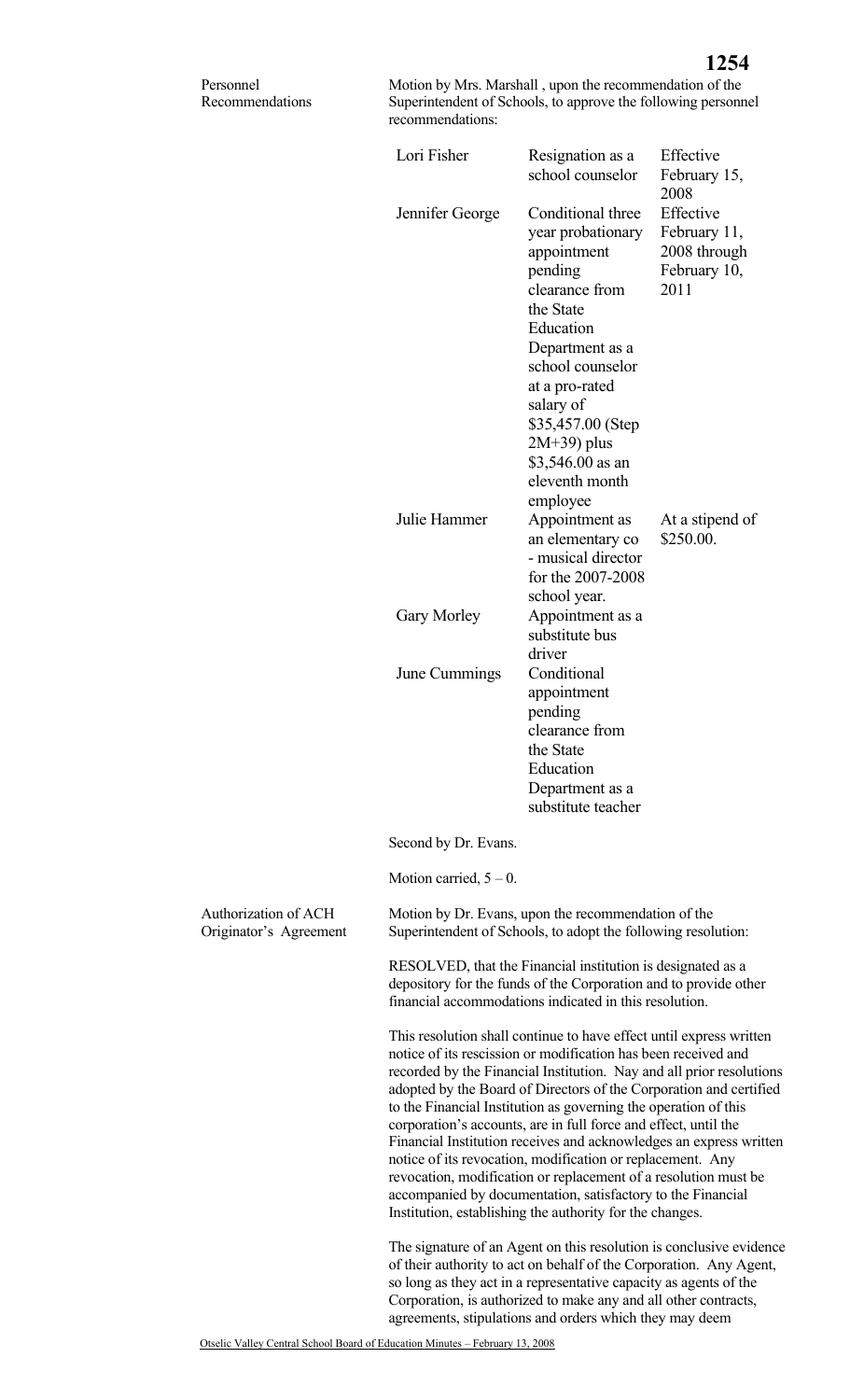**1255**

All transactions, if any, with respect to any deposits, withdrawals, rediscounts and borrowings by or on behalf of the Corporation with the Financial Institution prior to the adoption of this resolution are hereby ratified, approved and confirmed.

The Corporation agrees to the terms and conditions of any account agreement, properly opened by any Agent of the Corporation. The Corporation authorizes the Financial Institution, at any time, to charge the Corporation for all checks, drafts, or other orders, for the payment of money, that are drawn on the Financial Institution, so long as they contain the required number of signatures for this purpose.

The Corporation acknowledges and agrees that the Financial Institution may furnish at its discretion automated access devices to Agents of the Corporation to facilitate those powers authorized by this resolution or other resolutions in effect at the time of issuance. The term "automated access device" includes, but is not limited to, credit cards, automated teller machines (ATM), and debit cards.

The Corporation acknowledges and agrees that the Financial Institution may rely on alternative signatures and verification codes issued to obtained from the Agent names on this resolution. The term "alternative signatures and verification codes" includes, but is not limited to, facsimile signatures on file with the Financial Institution, personal identification numbers (PIN), and digital signatures. If a facsimile signature specimen has been provided on this resolution, (or that are file separately by the Corporation with the Financial Institution from time to time) the Financial Institution is authorized to treat the facsimile signature as the signature of the Agent(s) regardless of by whom or by what means the facsimile signature may have been affixed so long as it resembles the facsimile signature specimen on file. The Corporation authorizes each Agent to have custody of the Corporations private key used to create a digital signature and to request issuance of a certificate listing the corresponding public key. The Financial Institution shall have no responsibility or liability for unauthorized use of alternative signature and verification codes unless otherwise agreed in writing.

Second by Mr. Cruikshank.

Motion carried, 5 - 0.

District Shared Motion by Mrs. Fox, upon the recommendation of the Superintendent of Schools, to adopt the 2008-2010 District Shared Decision Making Plan. Second by Mr. Cruikshank. Motion carried, 5 - 0. Policy Manual – First This meeting constitutes the first reading of section 5000 of the Otselic Valley Central School Policy Manual. Committee on Special Education Recommendations Motion by Dr. Evans, to accept the recommendations made by the Committee on Special Education resulting from the meetings of November 8, 2007, January 9, January 14, January 15, January 22, and February 4, 2008. Second by Mrs. Marshall. Motion carried, 5 - 0. Fire Inspection Report Motion by Mr. Brown, upon the recommendation of the Superintendent of Schools, to accept the fire inspection report. Second by Dr. Evans.

Decision Making Plan 2008-2010 (FY'07/08 - #45)  $(FY'07/08 - #46)$ 

Reading – Section 5000 (FY'07/08 - #47)